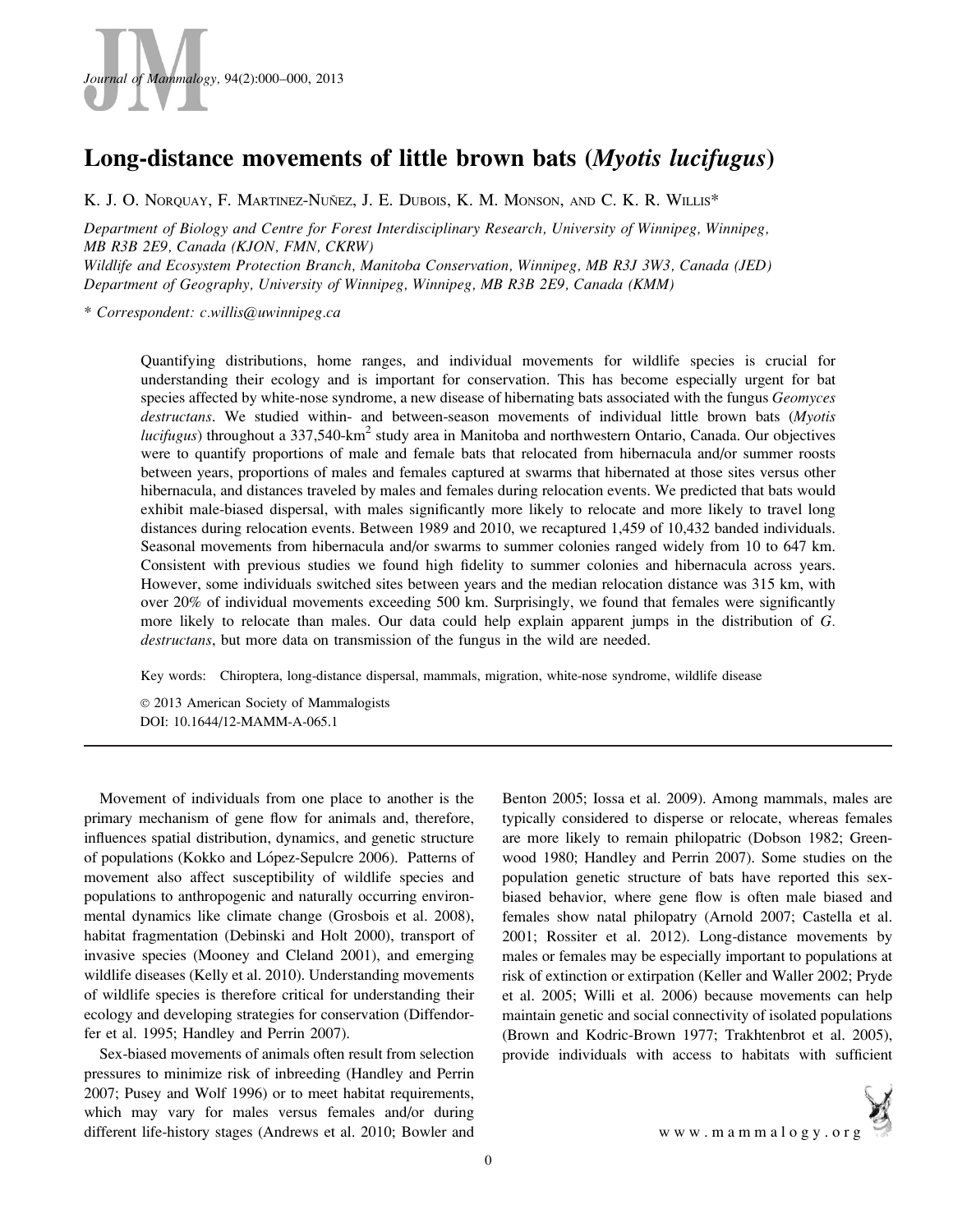resources (Lowe 2010), and allow for recolonization following regional extirpation (Stoner et al. 2008). Despite these benefits, long-distance movements are also potentially costly because they can increase energetic costs (Diffendorfer et al. 1995; Rousset and Gandon 2002), risk of predation (Bonnet et al. 1999), and exposure to pathogens or parasites (Kelly et al. 2010; Williams et al. 2002). Sex-biased movements of male white-tailed deer, Odocoileus virginianus, for example, have significant implications for transmission of chronic wasting disease, with male deer more likely to spread the disease (Kelly et al. 2010).

Despite the importance of understanding individual movements for addressing ecological questions and conservation, seasonal movements of bats remain poorly understood for most species. Understanding seasonal movements has become especially urgent for North American bat species in light of white-nose syndrome (WNS), a new disease that is spreading quickly throughout North America (Frick et al. 2010). Recent evidence suggests that Geomyces destructans is an invasive species to North America (Warnecke et al. 2012) and, since its arrival, WNS has spread rapidly throughout the northeastern United States and eastern Canada. Mortality from WNS has been reported in at least 6 species, but the little brown bat (Myotis lucifugus) appears to have had the largest population declines (Blehert et al. 2009; Foley et al. 2011; Frick et al. 2010; Wilder et al. 2011). Recent work documents a collapse of little brown bat populations in the affected region (Dzal et al. 2010; Langwig et al. 2012), with regional extinction predicted within 20 years of the arrival of WNS in a given area (Frick et al. 2010). Quantifying movements of the most affected species is critical for predicting contact rates of individuals and the spread of the infection to new regions, as well as potentially developing conservation strategies.

The little brown bat is one of the most common, widely distributed, and best-studied bats in North America, but many aspects of its biology are still not well understood. Like many temperate bats, little brown bats choose caves and mines as hibernacula, where they form groups of a few to hundreds of thousands of individuals (Fenton and Barclay 1980; Keen and Hitchcock 1980). In spring, they split into smaller, largely sexsegregated groups, with females forming maternity colonies to give birth and raise pups (Fenton and Barclay 1980; Nowak 1994). Males are less gregarious in summer and rarely found in groups (Davis and Hitchcock 1965; Kurta and Kunz 1988). In fall, from August to October, bats gather at swarms, focused at hibernacula, presumably to mate and potentially to familiarize juveniles with hibernation sites (Davis and Hitchcock 1965; Fenton 1969; Thomas et al. 1979). During swarming, bats fly near entrances of hibernacula in large numbers, and often enter sites to roost briefly and mate. Little brown bats appear to exhibit promiscuous mating behavior in fall, with some additional mating during winter, especially in early hibernation (Thomas et al. 1979). Swarms are likely primary sources of gene flow connecting otherwise isolated populations, as reported for similar bat species (Arnold 2007; Glover and

Altringham 2008; Kerth et al. 2003; Rossiter et al. 2012; Stihler et al. 1997; Veith et al. 2004).

Several studies have reported movements of little brown bats between different hibernacula (from a few kilometers to 805 km for 1 individual—Fenton 1969), between summer roosts and hibernacula (2–241 km—Davis and Hitchcock 1965), and between swarms and both summer roosts and hibernacula (119–805 km, Fenton 1969; 10–455 km, Humphrey and Cope 1976). However, to our knowledge, so far there have been no long-term data analyzed to test hypotheses about sex-biased movements of males versus females, or the likelihood of individuals relocating from certain types of sites versus others (e.g., summer roosts versus hibernacula versus swarms or caves versus mines). Moreover, despite several studies based on a few years of mark–recapture data, the large aggregations of bats at specific sites and their long life spans mean that longterm data sets (i.e., decades long) may be needed to fully characterize individual movements for this species.

We studied individual movements of little brown bats throughout a  $337,540\text{-}km^2$  study area in Manitoba and northwestern Ontario, Canada (Fig. 1) using a 21-year capture–mark–recapture data set (Dubois and Monson 2007). Our objectives were to quantify the proportions of recaptured bats that changed hibernacula and/or summer roosts between years, the proportion of bats captured at swarms that hibernated at those sites versus other hibernacula, and the distances traveled by bats during relocation events, all critical parameters for informing infectious disease models of spread of WNS. Past studies have reported long-distance movements of hundreds of kilometers, but movements on this scale represented a small proportion (12–13%) of all reported relocation events (Davis and Hitchcock 1965; Fenton 1969). Thus, although we expected to observe a few movements on this scale, we predicted that movements exceeding 300 km (the approximate distance that WNS has spread annually since its discovery—Foley et al. 2011) would be rare compared with more local-scale movements. Female philopatry and malebiased dispersal are common in wide-ranging mammals (Handley and Perrin 2007). Female bats are known to exhibit high levels of long-term fidelity to summer maternity roosts (Lewis 1995; Willis et al. 2003; Willis and Brigham 2004), whereas dispersal is often male biased (e.g., Arnold 2007; Castella et al. 2001; Kerth et al. 2002). Therefore, our second prediction was that male bats would be more likely to relocate than females, and that relocating males would travel greater distances than relocating females. Given the importance of swarms for gene flow, we also predicted that a higher proportion of bats captured at swarms would be recaptured at sites other than their swarm, whereas individuals first caught at summer roosts or hibernacula would be more likely to be recaptured at those same locations.

#### MATERIALS AND METHODS

We captured bats at 3 types of sites between 1989 and 2010: at summer maternity colonies ( $n = 22$  sites), which consisted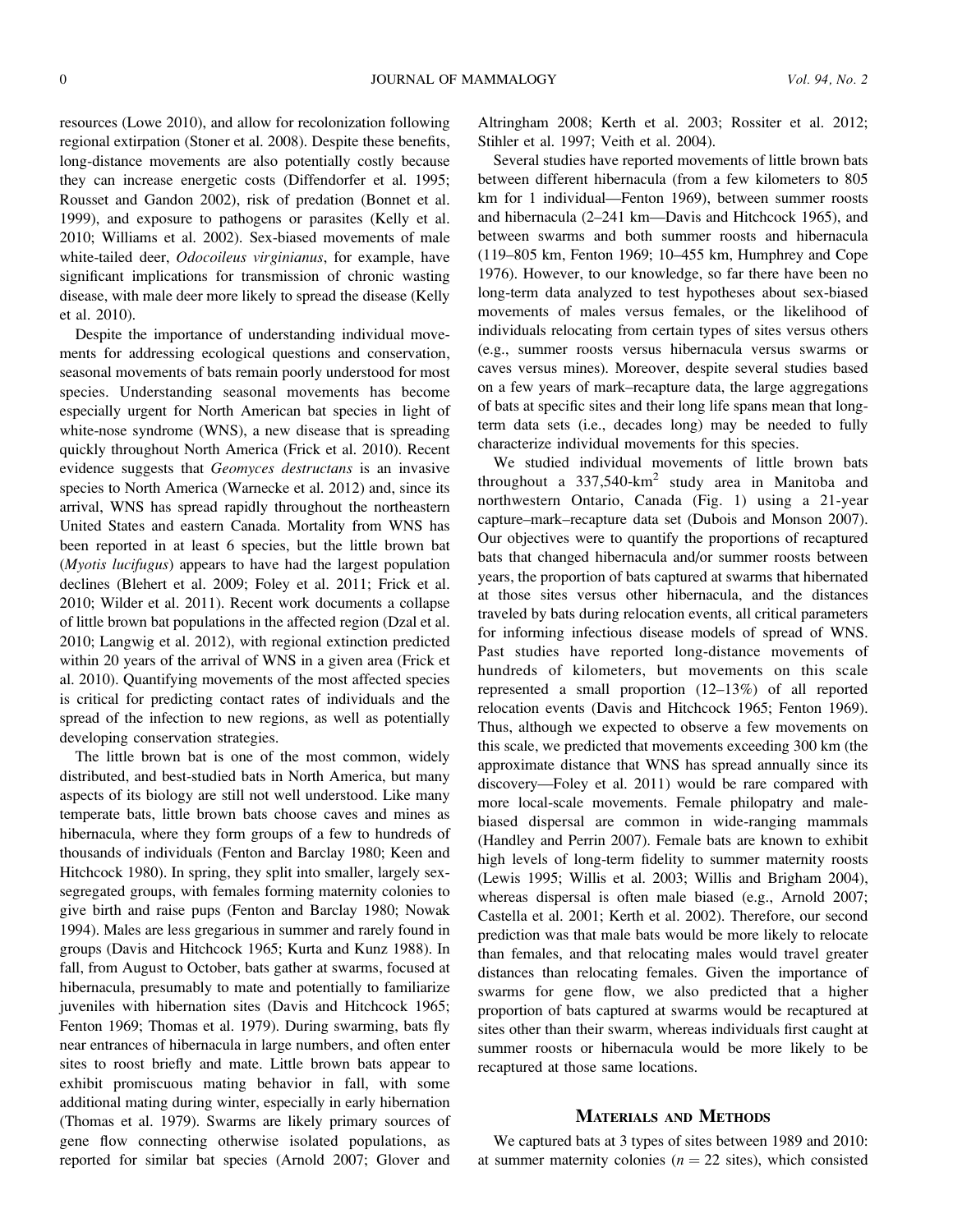

FIG. 1.—Distribution of little brown bats (Myotis lucifugus) and counties/districts in North America (in black) where white-nose syndrome (WNS) has been confirmed. The highlighted gray region in Manitoba and Ontario represents our study area, where a total of 10,432 bats were banded from 1989 to 2010. The little brown bat distribution is based on data from United States Geological Survey and Bat Conservation International available through a national atlas (http://www.nationalatlas.gov/mld/bat000m.html) and the distribution of WNS is based on information from the United States Fish and Wildlife Service (http://www.fws.gov/whitenosesyndrome/maps.html).

primarily of adult females and their young, at swarming sites at known hibernacula ( $n = 6$  sites), and during early hibernation and late hibernation within hibernacula ( $n = 16$  sites). Summer roosts were identified with the help of home and cottage owners in Manitoba and northwestern Ontario, as well as Manitoba Conservation, the Ontario Ministry of Natural Resources, and other agencies. Hibernacula were first located on the basis of surficial geology, topographical maps, and air photos. Regions were examined for karst features such as caves, sinkholes, and trenches in areas where limestone, dolomite, and gypsum bedrock were near the surface. Promising regions were then searched in a grid pattern using topographic maps, compasses, and handheld global positioning system units. An additional hibernaculum was found with aid from a member of the public. Known hibernacula were then visited in August and September to identify swarms. Swarming sites were defined by the presence of relatively large numbers of bats flying near the entrances of, or entering and exiting, hibernacula (Cope and Humphrey 1977; Davis and Hitchcock 1965; Fenton 1969).

Before 1996 all banding during fall was performed by entering hibernacula ( $n = 4,996$ ) and removing bats within reach by hand. Sampling was not necessarily random in a few hibernacula because there were areas we could not reach. However, this was only an issue for the largest hibernacula with hundreds to thousands of bats and, in these sites, our sample only represented a small proportion of the accessible individuals, so it is unlikely to have strongly influenced our results. From 1997 to 2010 fall banding was performed by capturing bats at swarms, with the exception of banding in late October and November from 1997 to 2002 ( $n = 1,401$ ). Between 1989 and 2007, 9,505 bats were banded using numbered, split-ring aluminum bands (National Band and Tag Co., Newport, Kentucky). From 2007 to 2010 an additional 927 bats were marked using lipped, numbered aluminum bands (Porzana Ltd., 2.9 mm, Icklesham, East Sussex, United Kingdom,  $n = 364$ ), or by subcutaneously injecting a passive integrated transponder tag (Trovan Ltd. ID 100-01, Douglas, United Kingdom,  $n = 653$ ). Of the total 10,432 bats captured, 7,922 (76%) were banded at 16 winter hibernacula, 999 (10%)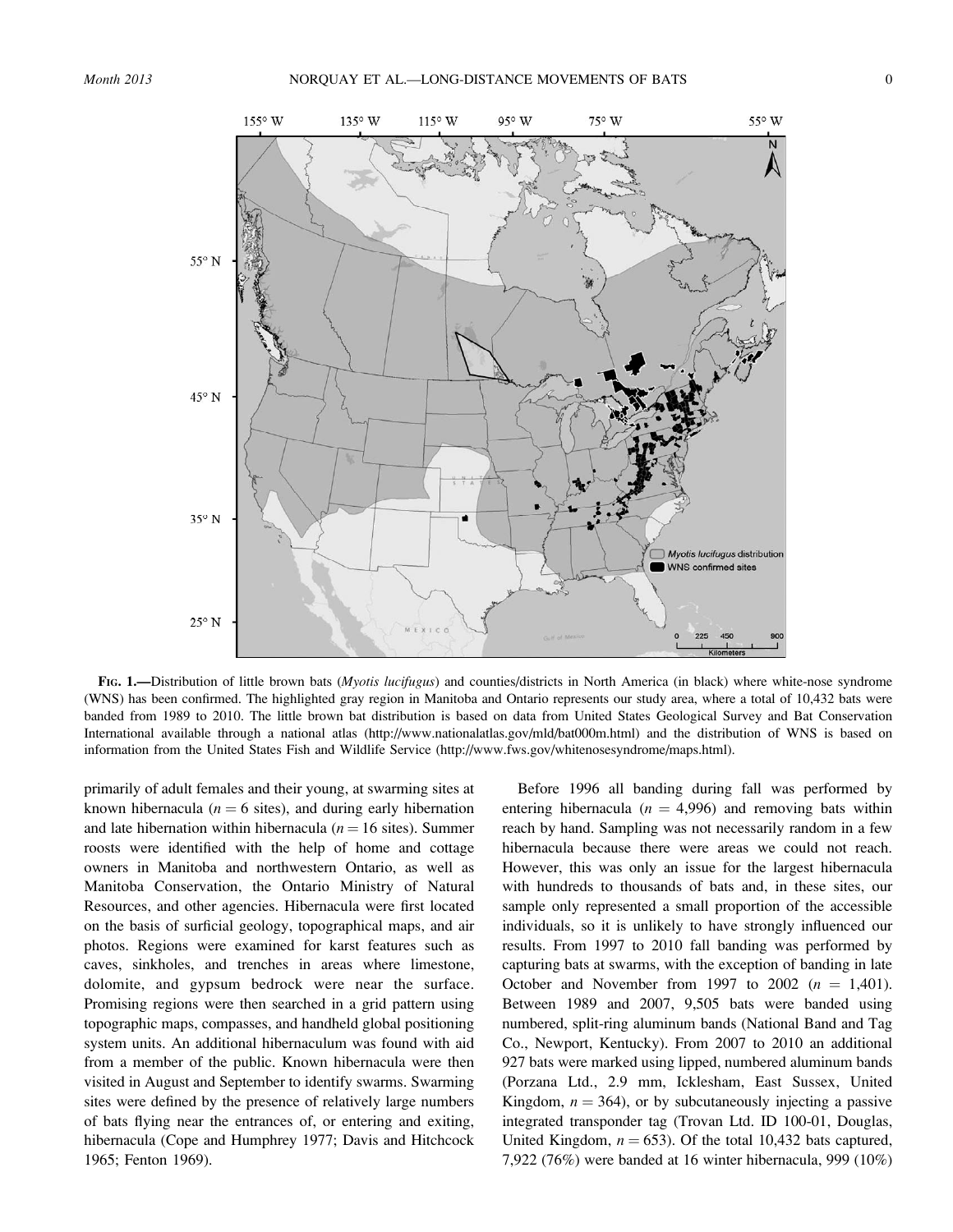TABLE 1.—Summary of the types of movements of little brown bats (*Myotis lucifugus*) from sites where they were first captured to sites where they were later recaptured. Numbers in parentheses indicate total sample sizes of recaptures at a given type of site (i.e., including bats that did not relocate).

| Type of movement                     | Median relocation distance per type of movement (km) | Number of relocated bats per type of site |
|--------------------------------------|------------------------------------------------------|-------------------------------------------|
| Between summer roosts                | 431                                                  | $5(41)^a$                                 |
| Between hibernacula                  | 315                                                  | 54 $(1,349)^a$                            |
| Between swarm and hibernacula        | 314                                                  | 5(43)                                     |
| Between summer roost and hibernacula | 463                                                  | 24(41)                                    |
| Between swarm and summer roost       | 298                                                  | 2(43)                                     |
| Total                                |                                                      | 88 (1,459)                                |

<sup>a</sup> One bat from each of these categories completed 2 movements.

were banded at 22 summer locations, and 1,511 (14%) were banded at 6 swarms located near the entrance of known hibernacula. The greatest proportion of banding  $(5,002)$  bats, 48%) occurred at St. George's Bat Cave in central Manitoba, where over 9,000 bats spend the winter. The 2nd largest proportion of bats we banded (2,932 bats, 27%) were captured at 9 caves located 30 to 60 km north of Grand Rapids, Manitoba. A total of 1,190 bats was marked at a 3rd hibernaculum at Richard Lake near Kenora in northwestern Ontario. Sex was recorded for each bat, whereas age (adult or juvenile) was recorded for 539 individuals captured from 2007 to 2010. Juveniles  $(<1$  year) were identified on the basis of the degree of epiphyseal ossification in the metacarpal-phalangeal joints of the wing (Kunz and Anthony 1982), in combination with an estimate of tooth wear (Grinevitch et al. 1995; Stegeman 1956). In females, the presence of bare patches around the nipples indicating lactation status helped rule out juvenile status (Racey 1974). Body condition was quantified as mass/forearm length (Pearce et al. 2008; Reynolds et al. 2009). All recaptures occurred during regular banding activities at summer roosts, swarms, and hibernacula.

Fieldwork was conducted under Manitoba Conservation and Ontario Ministry of Natural Resources Wildlife research permits, approved by the University of Winnipeg Animal Care Committee in 2006 and adhered to the guidelines of the American Society of Mammalogists for the use of wild mammals in research (Sikes et al. 2011). We took care to minimize disturbance to bats, only entering hibernacula at most once per year and by minimizing the duration of entries into hibernacula to 1 h. All bats were released at the site of capture after data collection. Although none of the study sites is, as yet, affected by WNS, since 2007 we closely followed United States Fish and Wildlife Service guidelines for decontamination of G. destructans.

Distances were calculated by measuring the straight-line distance between sites using Google Earth 6.2 (Google Inc.). We used chi-square tests to assess differences between frequency of recapture and relocation for males and females. We used nonparametric Mann–Whitney U-tests in SYSTAT 13 (Systat Software Inc., Chicago, Illinois) to compare distances traveled by males and females because distances traveled appeared to be limited by the nonrandom spatial distribution of hibernacula and summer roosts. Significance was assessed at an alpha level of 0.05. Sample sizes refer to number of

movements unless otherwise indicated (i.e., in a small number of cases individual bats were recaptured, and observed relocating, more than once).

## **RESULTS**

Significantly more males than females were banded at hibernacula (5,382 males versus 2,402 females, 69% male, 31% female,  $\chi^2 = 1,122.2, P < 0.001, df = 1$  and swarms (867 males versus 634 females, 58% male, 42% female,  $\chi^2$  = 36.2,  $P < 0.001$ ,  $df = 1$ ). The majority of bats banded at summer roosts were female (179 males versus 820 females, 18% male, 82% female,  $\chi^2 = 409.3$ ,  $P < 0.001$ ,  $df = 1$ ).

Overall, 14% ( $n = 1,459$ ) of bats were recaptured during 155 recapture sessions over 20 years. Six percent of these recaptured bats (0.8% of the total 10,432 banded bats) were found at sites other than their original capture site ( $n = 88$ ). Bats relocated between every possible combination of sites (Table 1). The rate of relocation for bats first captured at summer roosts and later recaptured at a different summer roost in a subsequent year was 12% (5/41), whereas the relocation rate of bats first captured at hibernacula and later recaptured at different hibernacula in a subsequent year was only 4% (54/ 1,349). Of bats first captured at swarms, 12% (5/43) were later recaptured in a different hibernaculum but the large remaining majority were recaptured in the hibernaculum at which they swarmed. Fidelity to hibernacula was significantly higher than fidelity to maternity colonies ( $\chi^2$  = 7.4 P = 0.006, d.f. = 1) and swarms ( $\chi^2$  = 6.8, P = 0.009, d.f. = 1). Males were significantly more likely to be recaptured at hibernacula than females ( $\chi^2$  = 82.5,  $P < 0.001$ ,  $df = 1$ ).

Due to the spatial distribution of hibernacula and summer colonies on the landscape, the frequency distribution of distances traveled by bats was nonnormal and fell into 3 obvious bins:  $\lt 100$  km (n = 27), 200–320 (n = 42), and  $>430$  $(n = 23)$  (Fig. 2a). Bats that relocated from one capture site to another were found 6 to 569 km (median  $=$  298,  $n = 90$ ) from their original capture site. Bats that relocated from one hibernaculum to another (Fig. 2b) traveled 6 to 563 km (median  $=$  315,  $n = 54$ ). A surprisingly large proportion of movements between hibernacula (25%, 13/54) covered distances greater than 500 km (Fig. 2b), whereas only 19% (10/ 54) covered short distances of 6 to 25 km (median  $= 16$  km) among the group of hibernacula north of Grand Rapids. Bats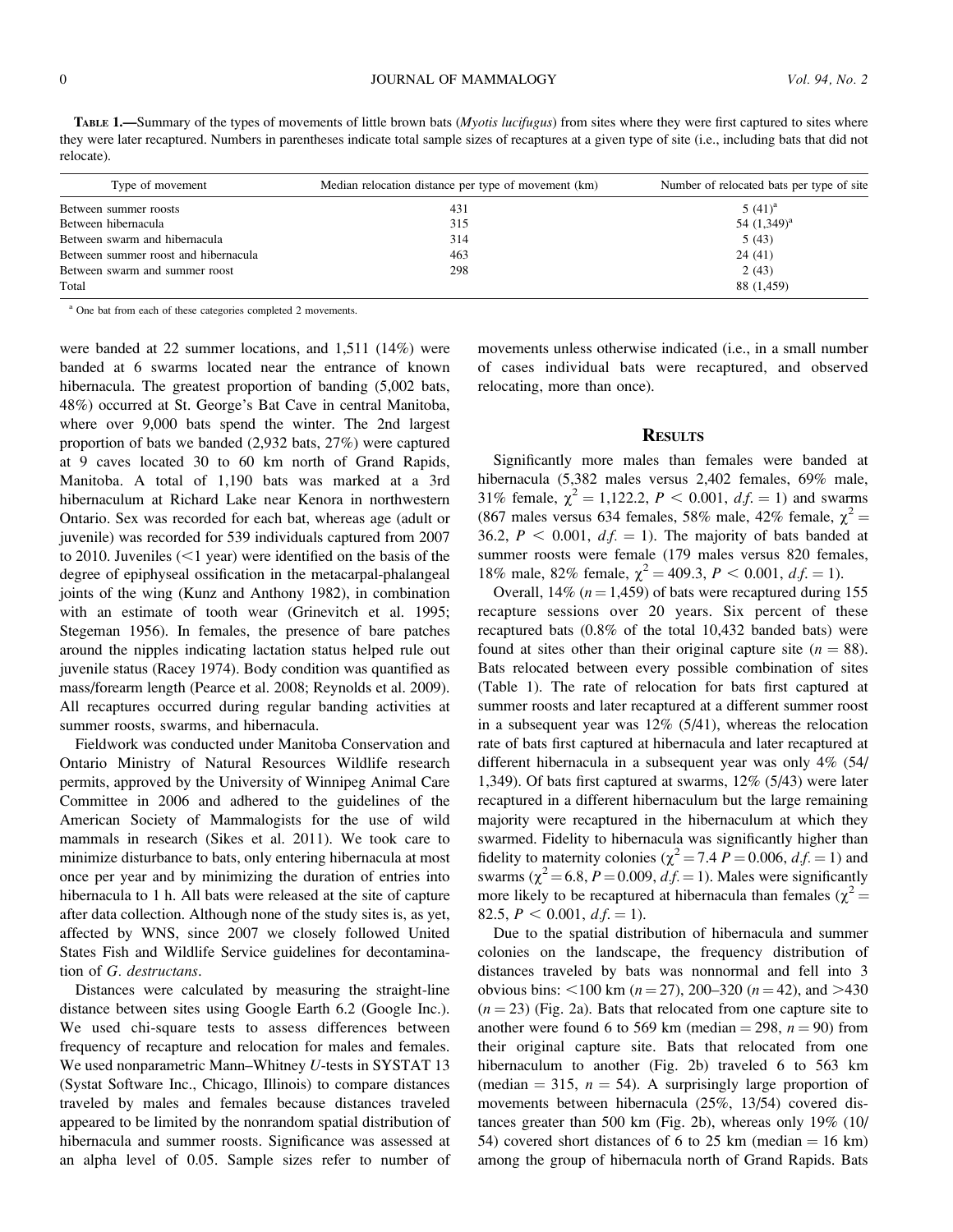



FIG. 2.—Frequency of movements of different distances performed by little brown bats (Myotis lucifugus) throughout the study area a). The trimodal frequency distribution likely reflects the spatial distribution of potential roosts and hibernacula on the landscape as shown for movements among hibernacula and among hibernacula and summer roosts b). The numbers associated with each arrow for b) indicate numbers of individual movements among sites, with the direction of arrows indicating the direction of movements. Hibernaculum A includes 5 caves north of Grand Rapids, Manitoba within 17 km of each other; B represents 2 caves within 12 km of each other, and C and D represent single hibernacula, St. George and Richard Lake Mine, respectively.

relocating from one summer roost to another also traveled great distances, from 25 to 464 km (median  $=$  431 km,  $n = 5$ ) from their original capture site. Bats traveling between swarms and hibernacula, or vice-versa, moved 10 to 314 km (median  $=$  314 km,  $n = 5$ ), whereas bats moving from summer roosts to hibernacula, or vice-versa, traveled 35 to 554 km (median  $=$ 463 km,  $n = 24$ , Fig. 2b) and bats sharing the same

hibernaculum came from widely distributed summer colonies. For example, bats that hibernated together in Richard Lake Mine, the only abandoned mine in our sample of hibernacula, came from summer roosts 35 to 227 km away. The same pattern was observed for bats sharing summer maternity colonies that drew bats from hibernacula across a wide range of distances. For example, bats sharing a maternity colony near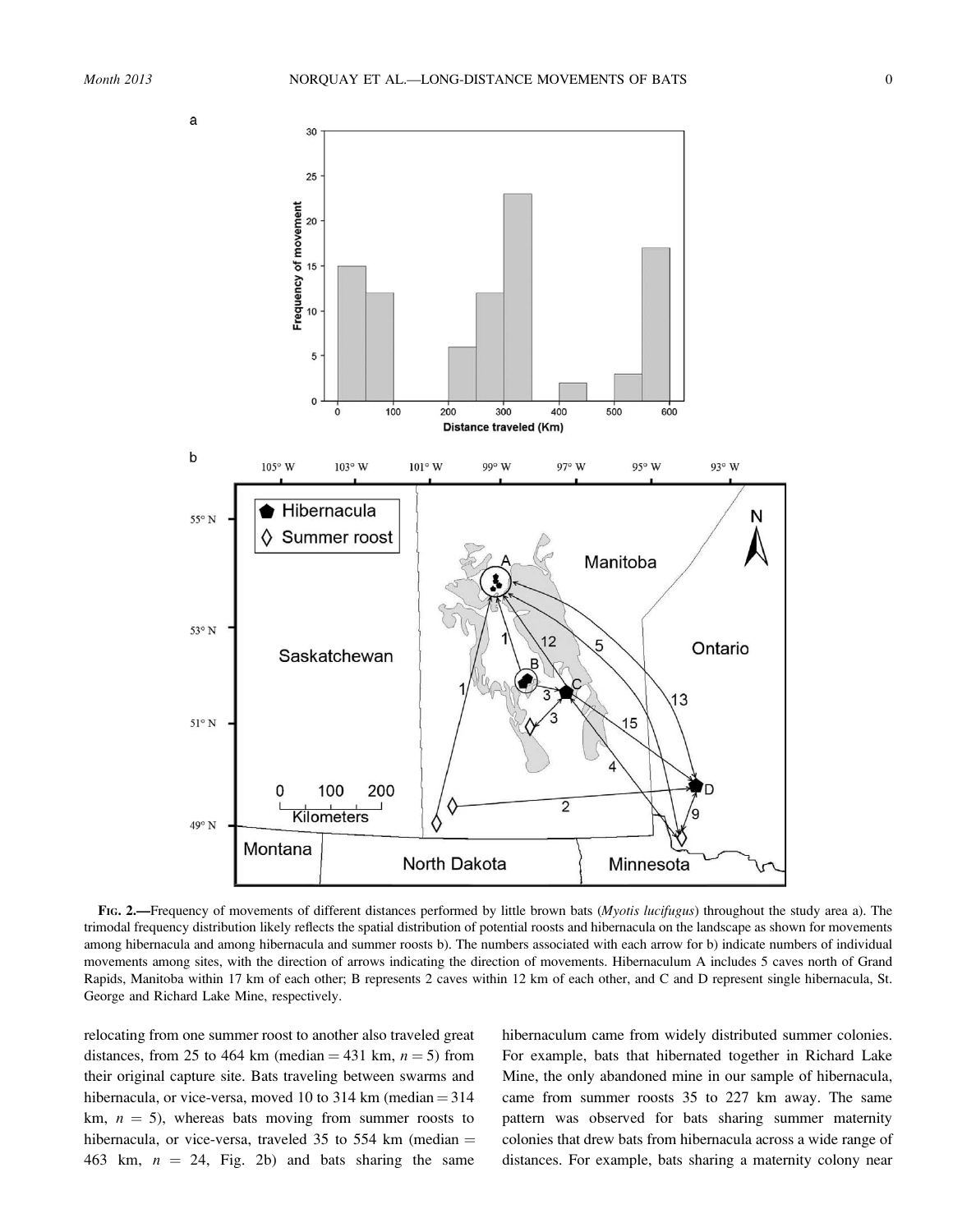Richard Lake Mine came from hibernacula 51 to 554 km away. Relocating bats first captured in Richard Lake Mine and then found at another site, or vice-versa (range  $= 48$  to 569 km, median = 552,  $n = 23$ ), traveled significantly farther than bats moving to or from St. George's Bat Cave (range  $= 80$  to 308 km, median  $= 266$   $n = 34$ ,  $U = 570.5$ ,  $P = 0.003$ ,  $d.f. = 1$ ). Nineteen bats traveled from one of these sites to the other and were excluded from this analysis.

The distances traveled during relocation from one hibernaculum to another by males (range  $= 6$  to 569 km, median  $= 267$ ,  $n = 38$ ) and females (range = 6 to 569 km, median = 315,  $n =$ 16;  $U = 273.5$ ,  $P = 0.403$ ,  $df = 1$ ; Fig. 3a) were not significantly different. However, in contrast to our predictions, males were significantly less likely than females to relocate from one hibernaculum to another ( $\chi^2 = 4.3$ ,  $P = 0.038$ , d.f. = 1). Bats that moved between swarms and hibernacula, or viceversa, included both males ( $n = 2$ ) and females ( $n = 3$ ), whereas bats that moved between maternity roosts included 4 females and 1 male.

Not all sites were monitored each year so we are unable to determine the average rate of movement for individuals in most cases (i.e., if a given bat undertook the movement we observed within 1 year as a single dispersal event or over multiple years). However, 2 individuals recaptured in consecutive years demonstrated that little brown bats are able to travel great distances within a short time frame. One of these individuals traveled 562 km in only 5 months, from May, when it was captured at a hibernaculum north of Grand Rapids, to October when it was captured in Richard Lake Mine in northwestern Ontario. This same bat was recaptured again, back in Grand Rapids the following May. Therefore, this individual traveled at least 1,124 km within a 12-month period. The other bat traveled 569 km in less than 1 year, captured in one of the hibernacula north of Grand Rapids in mid-October and recaptured in Richard Lake Mine the following May.

#### **DISCUSSION**

Although a few banding studies have reported on movements of little brown bats (e.g., Davis and Hitchcock 1965; Fenton 1969; Humphrey and Cope 1976), this study provides information on the basis of longer-term banding data and is the first to test specific hypotheses about differences in relocation frequencies of males versus females and of bats from different types of sites. Consistent with past studies on little brown bats (e.g., Humphrey and Cope 1976), we found that most individuals (94%) exhibited philopatry to both maternity colonies and hibernacula, which suggests that costs associated with relocation often outweigh benefits. Individual dispersers may have higher mortality rates than nondispersers, due to increased risk of predation and heightened energetic costs. In yellow-bellied marmots (Marmota flaviventris), for example, dispersers had a 16% lower survival rate (0.73) than philopatric individuals (0.87—Van Vuren and Armitage 1994).

Despite strong philopatry, patterns of movement by bats in our study varied among different categories of sites. For



FIG. 3.—a) Proportions of relocating male and female little brown bats (Myotis lucifugus) by distance. Shades indicate the relative proportions of short ( $<$ 100 km), medium (200–320), and long ( $>$ 430 km) distance movements, with these categories defined on the basis of the frequency distribution of all relocation events (i.e., Fig. 2a).

instance, fidelity to hibernacula we observed (96%) was significantly higher than fidelity to summer roosts (88%). Although bats can exhibit strong fidelity to even relatively impermanent structures such as foliage (Willis and Brigham 2005) or tree hollows (Willis et al. 2003), they tend to show greater fidelity to roosting sites that are relatively permanent and/or rare (Brigham 1991; Lewis 1995). Our results are consistent with this observation, as caves or mines with suitable microclimate characteristics are likely to be less common than potential maternity roosts. Fidelity to swarms was also low (88%) relative to hibernacula, which is likely more reflective of the function of swarms (i.e., mating and gene flow) as opposed to their abundance or permanence.

Although the proportion of bats that relocated was low, our results highlight the ability of little brown bats to travel long distances and suggest that patterns of movement by little brown bats may differ in different parts of their range. Even though a large proportion of the sites we repeatedly sampled was in close proximity (i.e., 9 hibernacula in Grand Rapids, Manitoba are within 17 km of each other), 72% of bats that we observed relocating traveled distances exceeding 200 km and 23% traveled more than 500 km. Maximum distance traveled by bats was just over 560 km ( $n = 7$  movements by 6 bats), which is less than the maximum reported for little brown bats in southern Ontario (805 km) by Fenton (1969). However, the 72% of bats that we observed moving distances greater than 200 km was much higher than reported in past studies (e.g., 13% by Fenton 1969; 12% by Davis and Hitchcock 1965). Humphrey and Cope (1976) reported a range of relocation distances for bats from summer to winter roosts in Indiana and north-central Kentucky (6 to 455 km) that was similar to values we observed (35 to 554 km). They observed bats over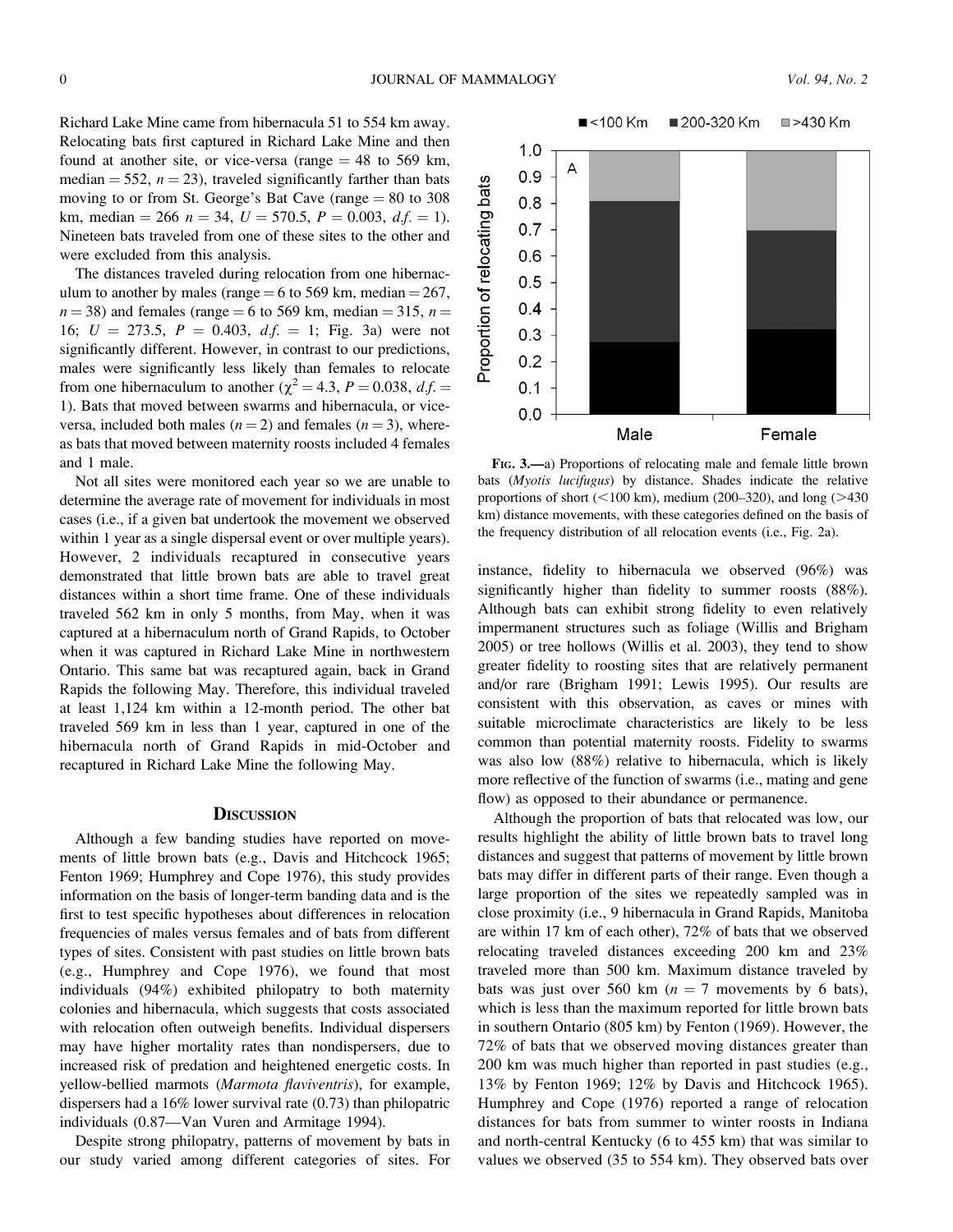a similar period of sampling (17 years) with a similarly sized study area and sample size of sites. They also recorded 10 times more recaptures than in our study. However, median distance traveled by bats in our study (463 km) was more than 4 times greater than the average relocation distance they reported (100 km). This could reflect spatial distribution of hibernacula in our study area. Suitable hibernacula may be rarer in central and western North America, compared with the eastern part of the continent. Western hibernacula also appear to house smaller numbers of bats, with most studies reporting groups of less than 500 individuals per site (Hendricks 1998; Nagorsen et al. 1993; Perkins et al. 1990). The largest group of hibernating bats known in Manitoba numbers just over 9,000 bats, substantially less than the pre-WNS population of overwintering bats reported in many sites in eastern North America that ranged in the tens to hundreds of thousands (Davis and Hitchcock 1965; Fenton 1970). Reduced availability of hibernacula and the smaller size of available sites may force bats to travel longer distances in central and western North America.

We predicted that males would be more likely to relocate than females and travel farther than females because, in general, promiscuous or polygynous mammals tend to display male-biased dispersal and female philopatry (Dobson 1982; Greenwood 1980; Handley and Perrin 2007). There are exceptions to this trend, including female-biased dispersal in the polygynous sac-winged bat (Saccopteryx bilineata) and the polygynous hamadryas baboon (Papio hamadryas hamadryas; Hammond et al. 2006; Nagy et al. 2007). Advantages to dispersal can include inbreeding avoidance and avoidance of local competition for mates or resources (Greenwood 1980; Pusey 1987). Local mate competition tends to favor malebiased dispersal because males have greater reproductive potential than females (Clutton-Brock 1991; Perrin and Mazalov 1999). On the other hand, females usually have higher reproductive energetic demands than males so high local resource competition tends to favor female-biased dispersal (Perrin and Mazalov 1999). Interestingly, females in our study had significantly higher relocation rates between hibernacula, almost double those of males, and females traveled just as far as males when they relocated (Fig. 3a). This observation is consistent with the hypothesis that local resource competition influences interannual movements of females and that the costs of this resource competition exceed the costs of local mate competition experienced by males (Perrin and Mazalov 1999). Local competition for high-quality hibernacula may drive this pattern for female bats as females appear to face intense selection pressure to retain as much fat as possible throughout hibernation (Kunz et al. 1998). Jonasson and Willis (2011) showed that female little brown bats lost mass more slowly than males during winter, presumably because females are under greater selective pressure to conserve fat in support of spring reproduction. Taken together, these findings suggest that high-quality hibernacula are not just important for overwinter survival of bats, in general, but are also critical habitats important for female reproduction.

In other bat species, genetic diversity is significantly higher among bats at swarms in comparison with summer roosts, suggesting that swarms are focal points for gene flow (e.g., Kerth et al. 2003; Rivers et al. 2005; Veith et al. 2004). Consistent with these observations, and past work (Fenton 1969), bats captured at swarms had among the highest movement rates of all individuals we studied, with 12% later found in hibernacula other than their capture site. Female little brown bats appear to mate indiscriminately with males, which led Thomas et al. (1979) to hypothesize that, as in other promiscuous mammals, males face selection pressure to inseminate as many females as possible. One way to do this would be to visit multiple swarming sites each fall. However, although our sample size of bats relocating between swarms was very small  $(n = 5; 2$  females, 3 males), the fact that we also observed females relocating long distances between swarms suggests that movements of bats among swarms does not simply reflect male mating behavior. Female movements from swarms to different hibernacula could reflect an additional function of swarms: to familiarize juveniles with potential hibernacula (Fenton 1969). Although age was not recorded for most of our study, it is possible that bats we observed relocating from swarms were juveniles visiting multiple hibernacula before choosing a site in which to hibernate. Despite these movements, a large proportion of bats captured at swarms (88%) were later found hibernating at those same sites and, of these, 37% (14/38) were found during the winter immediately following 1st capture. This suggests that many individuals focus their activity at swarms locally, at sites where they intend to hibernate.

Movements among summer roosts were more common than expected, supporting results from a recent study on maternity colonies of little brown bats in Minnesota (Dixon 2011). On the basis of genetic markers, Dixon (2011) found low but significant population genetic structure, supporting the occurrence of some female natal philopatry. However, he also estimated a relatively high overall migration rate among summer colonies, which is consistent with our observations of relatively frequent movements of females among maternity roosts. Our results demonstrating high rates of movement among summer roosts may also reflect juvenile dispersal or influences of weather/climate. Syme et al. (2001) found that large colonies of little brown bats increased in size during summers with low temperatures, whereas small colonies decreased in number. Such fluctuations may reflect trade-offs between benefits of social thermoregulation, important for roost selection and development of juveniles (Kurta and Kunz 1988; Tuttle 1975; Willis and Brigham 2007) and potential costs of communal roosting, including increased parasite load and disease risk (Reckardt and Kerth 2007). Our sampling areas are close to the northern limit of the little brown bat's distribution (Fenton and Barclay 1980) and high numbers of movements among maternity colonies could reflect unpredictable or unfavorable weather patterns. Humphrey and Cope (1976), for example, found much lower relocation rates (1.3%)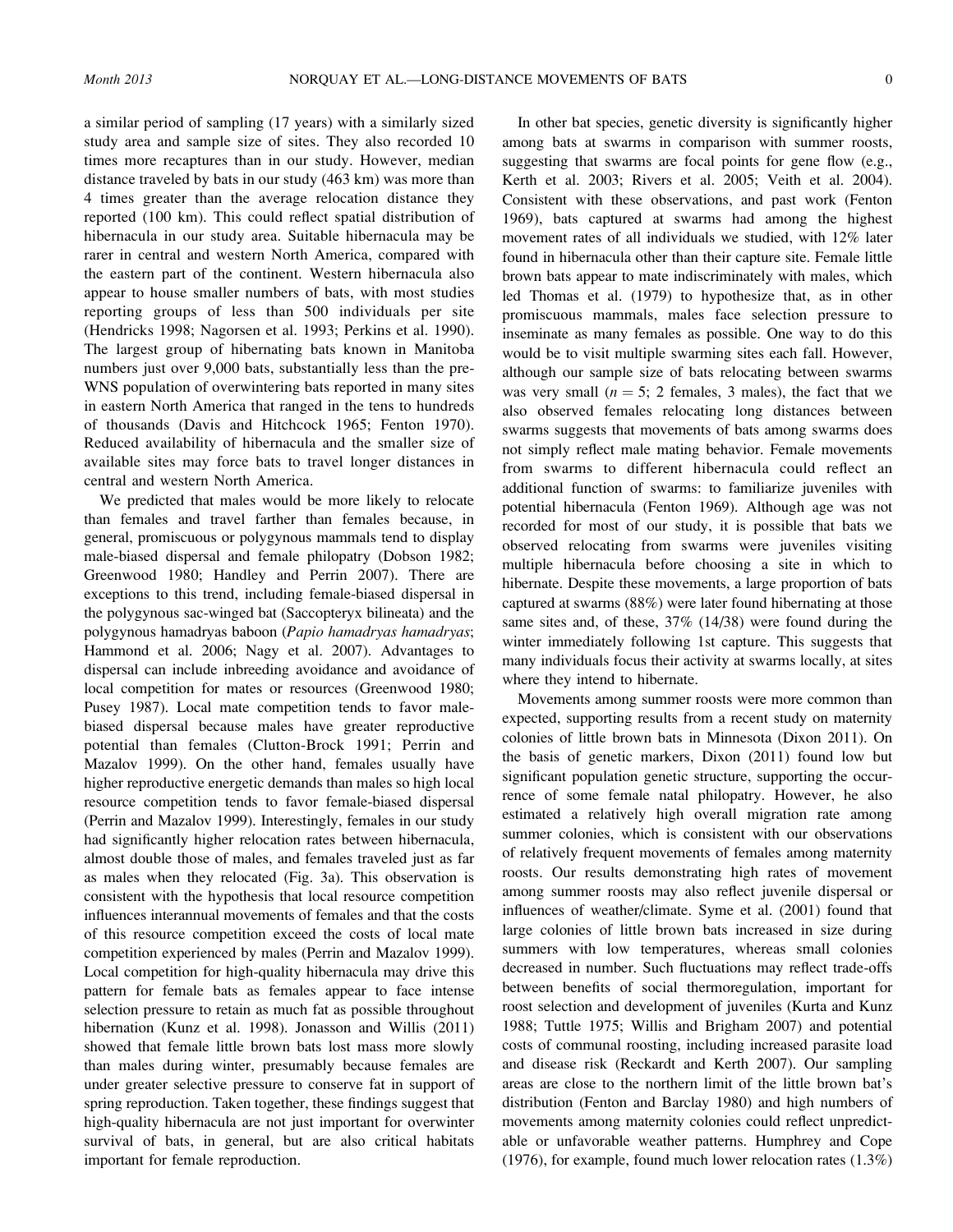than we observed (6%), in their more southern study sites in Indiana and Kentucky.

Davis and Hitchcock (1965) found that bats from the cave they examined tended to travel farther than bats from 3 mines that they also surveyed, leading them to hypothesize that mines serve more local populations than caves because mines are more recent landscape features that have had less time to be discovered by bats. We did not find evidence for this hypothesis. Bats from St. George's cave had shorter dispersal distances (median  $= 266.5$  km) than bats from Richard Lake Mine (median  $= 555.6$  km). This likely reflects, in part, the central location of St. George's Cave in our study area (Fig. 2b) but it is clear that bats hibernating in the mine we studied regularly travel long distances.

Although more data are needed on the nature of G. destructans transmission in the wild, our results have implications for the spread of WNS in North America. Given that batto-bat transmission of G. destructans has been demonstrated in the laboratory (Lorch et al. 2011), relatively frequent longdistance movements of hundreds of kilometers in a year provide a biological (i.e., nonanthropogenic) mechanism to explain rapid spread of this emerging epizootic but only if the kinds of movements we observed occur when bats are infectious. Movements we observed most commonly (i.e., interannual movements from one hibernacula to another) could be important for transmission if bats can harbor infectious fungal material obtained in one hibernaculum over the summer and then infect bats or substrates in a new hibernaculum when they relocate the following autumn. Hibernacula may serve as environmental reservoirs for G. destructans (Lindner et al. 2011) and bats are known to enter hibernacula during swarming (Thomas et al. 1979), which means that movements from one swarm to another (which we never observed) or movements from a swarm to a different hibernaculum (which we did observe, albeit infrequently) may be more important in terms of G. destructans transmission than interannual movements. On the other hand, individual bats more likely to perform long-distance, interannual movements may also be more likely to visit multiple hibernacula before hibernation in the fall, in which case these individuals could be most likely to spread G. destructans.

Our data on relative distances traveled by bats in Manitoba and northwestern Ontario, compared with data from eastern North America, also suggest possible scenarios for transmission of G. destructans. If only small fungal loads (and only 1 or a few infectious bats) are needed to spread infection to a new site, greater apparent distances between suitable hibernacula in central and western North America and a tendency for longer distance movements by bats could allow WNS to expand in greater leaps than previously observed. However, even though long-distance movements are occurring in our study area, fewer total numbers of individuals may be moving among sites compared with eastern North America due to smaller cave populations. This may reduce the rate at which  $G$ . *destructans* will colonize new hibernacula in the west, even if proportions of bats switching among sites is higher, particularly if large fungal loads are needed to result in new infections. In light of these hypotheses, it is urgent that we determine the occurrence and prevalence of fungal conidia on bats at swarms and in hibernacula, and test whether fungal conidia can remain viable in maternity roosts or on bats during summer (Jonasson and Willis 2011).

Our data indicate that, although fidelity of individuals to summer roosts, hibernacula, and swarms is high, movements of hundreds of kilometers occur routinely (i.e., every year) for both male and female little brown bats. Surprisingly, fidelity to hibernacula was higher among males, which could reflect local resource competition for hibernacula among females, and selection pressure for females to seek out the highest-quality sites. This finding, combined with the fact that hibernacula are also likely hot spots for gene flow and information transfer, emphasizes the importance of protecting these critical habitats for bats. The movements we observed have important ecological and conservation implications, especially in light of WNS, and highlight the need for data on the progression of disease in bats affected by WNS and the viability of G. destructans on bats and in the environment throughout the year.

### **ACKNOWLEDGMENTS**

We thank members of the Manitoba Speleological Society, especially D. Brown, and the University of Winnipeg Bat Lab for help with fieldwork, and Manitoba Conservation for providing lodging in the field. We also thank the Misipawistik Cree Nation for the opportunity to study bats on their traditional territory. A. M. Kilpatrick and W. F. Frick provided very helpful comments on an earlier draft of the manuscript. Funding was provided by the Natural Sciences and Engineering Research Council (NSERC, Canada), Canada Foundation for Innovation, Manitoba Research and Innovation Fund, and Manitoba Hydro Forest Enhancement Program.

## LITERATURE CITED

- ANDREWS, K. R., ET AL. 2010. Rolling stones and stable homes: social structure, habitat diversity and population genetics of the Hawaiian spinner dolphin (Stenella longirostris). Molecular Ecology 19:732– 748.
- ARNOLD, B. D. 2007. Population structure and sex-biased dispersal in the forest dwelling Vespertilionid bat, Myotis septentrionalis. American Midland Naturalist 157:374–384.
- BLEHERT, D. S., ET AL. 2009. Bat white-nose syndrome: an emerging fungal pathogen? Science 323:227.
- BONNET, X., G. NAULLEAU, AND R. SHINE. 1999. The dangers of leaving home: dispersal and mortality in snakes. Biological Conservation 89:39–50.
- BOWLER, D. E., AND T. G. BENTON. 2005. Causes and consequences of animal dispersal strategies: relating individual behaviour to spatial dynamics. Biological Reviews 80:205–225.
- BRIGHAM, R. M. 1991. Flexibility in foraging and roosting behaviour by the big brown bat (Eptesicus fuscus). Canadian Journal of Zoology 69:117–121.
- BROWN, J. H., AND A. KODRIC-BROWN. 1977. Turnover rates in insular biogeography: effects of immigration and extinction. Ecology 63:391–400.
- CASTELLA, V., M. RUEDI, AND L. EXCOFFIER. 2001. Contrasted patterns of mitochondrial and nuclear structure among nursery colonies of the bat Myotis myotis. Journal of Evolutionary Biology 14:708–720.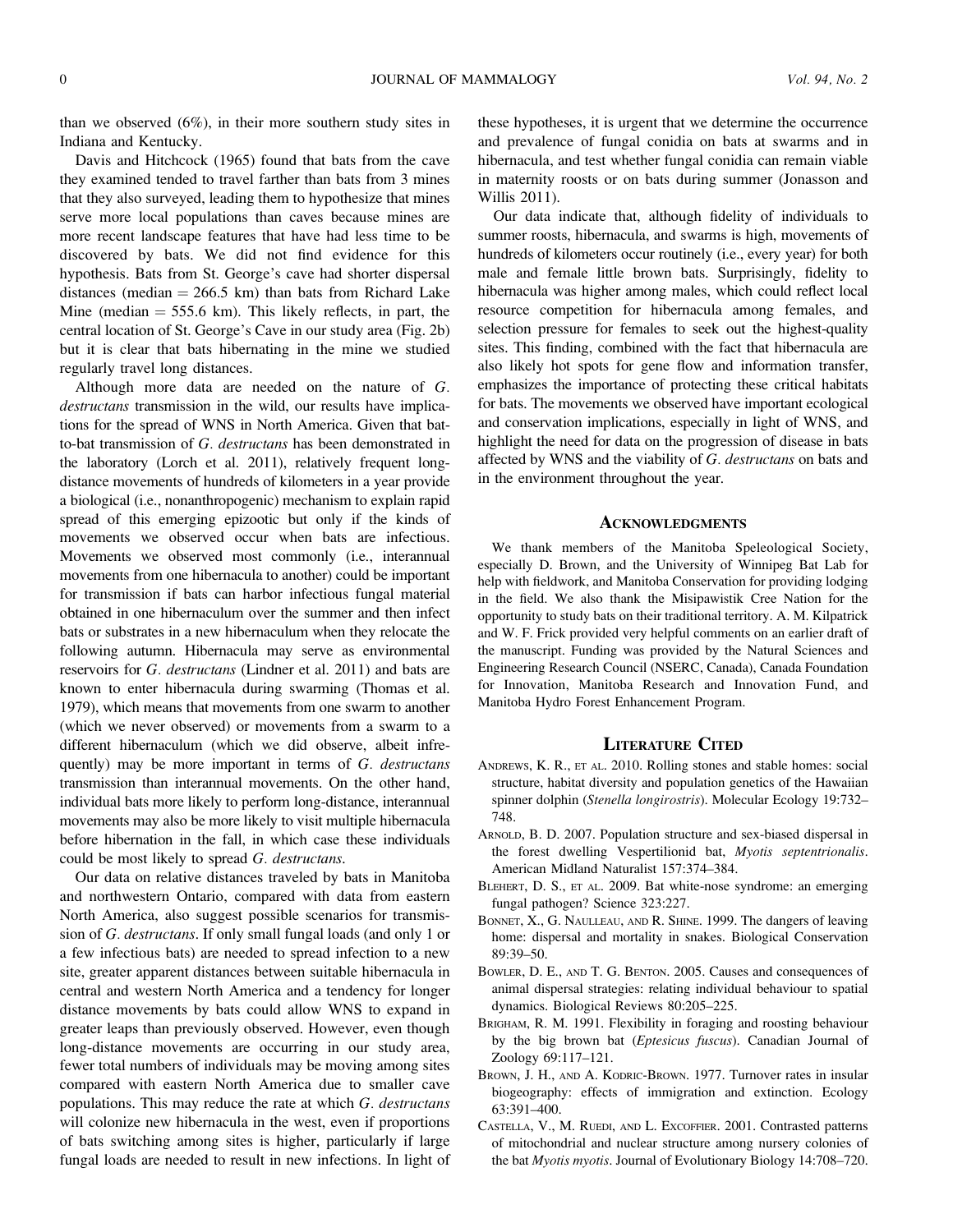- CLUTTON-BROCK, T. H. 1991. The evolution of parental care. Princeton University Press, Princeton, New Jersey.
- COPE, J. B., AND S. R. HUMPHREY. 1977. Survival rates of the endangered Indiana bat, Myotis sodalis. Florida Scientist 41:65–76.
- DAVIS, W. H., AND H. B. HITCHCOCK. 1965. Biology and migration of the bat, Myotis lucifugus, in New England. Journal of Mammalogy 46:296–313.
- DEBINSKI, D. M., AND R. D. HOLT. 2000. Review: a survey and overview of habitat fragmentation experiments. Conservation Biology 14:342–355.
- DIFFENDORFER, J. E., M. S. GAINES, AND R. D. HOLT. 1995. Habitat fragmentation and movements of three small mammals (Sigmodon, Microtus, and Peromyscus). Ecology 76:827–839.
- DIXON, M. D. 2011. Population genetic structure and natal philopatry in the widespread American bat Myotis lucifugus. Journal of Mammalogy 92:1343–1351.
- DOBSON, S. F. 1982. Competition for mates and predominant juvenile male dispersal in mammals. Animal Behaviour 30:1183–1192.
- DUBOIS, J., AND K. MONSON. 2007. Recent distribution records of the little brown bat, Myotis lucifugus in Manitoba and Northwestern Ontario. Canadian Field-Naturalist 121:57–61.
- DZAL, Y., L. P. MCGUIRE, N. VESELKA, AND M. B. FENTON. 2010. Going, going, gone: the impact of white-nose syndrome on the summer activity of the little brown bat (Myotis lucifugus). Biology Letters 7:392–394.
- FENTON, M. B. 1969. Summer activity of Myotis lucifugus (Chiroptera: Vespertilionidae) at hibernacula in Ontario and Quebec. Canadian Journal of Zoology 47:597–602.
- FENTON, M. B. 1970. Population studies of Myotis lucifugus (Chiroptera: Vespertilionidae) in Ontario. Life Sciences Contributions, Royal Ontario Museum 77:1–34.
- FENTON, M. B., AND R. M. R. BARCLAY. 1980. Myotis lucifugus. Mammalian Species 142:1–8.
- FOLEY, J., D. CLIFFORD, K. CASTLE, P. CRYAN, AND R. S. OSTFELD. 2011. Investigating and managing the rapid emergence of white-nose syndrome, a novel, fatal, infectious disease of hibernating bats. Conservation Biology 25:223–231.
- FRICK, W. F., ET AL. 2010. An emerging disease causes regional population collapse of a common North American bat species. Science 329:679–682.
- GLOVER, A. M., AND J. D. ALTRINGHAM. 2008. Cave selection and use by swarming bat species. Biological Conservation 141:1493–1504.
- GREENWOOD, P. J. 1980. Mating systems, philopatry, and dispersal in birds and mammals. Animal Behaviour 28:1140–1162.
- GRINEVITCH, L., S. L. HOLROYD, AND R. M. R. BARCLAY. 1995. Sex differences in the use of daily torpor and foraging time by big brown bats (*Eptesicus fuscus*) during the reproductive season. Journal of Zoology (London) 235:301–309.
- GROSBOIS, V., O. GIMENEZ, AND J. GAILLARD. 2008. Assessing the impact of climate variation on survival in vertebrate populations. Biological Reviews 83:357–399.
- HAMMOND, R. L., L. J. LAWSON HANDLEY, B. J. WINNEY, M. W. BRUFORD, AND N. PERRIN. 2006. Genetic evidence for female-biased dispersal and gene flow in a polygynous primate. Proceedings of the Royal Society of London B Biological Sciences 1585:479–484.
- HANDLEY, L. J., AND N. PERRIN. 2007. Advances in our understanding of mammalian sex-biased dispersal. Molecular Ecology 16:1559– 1578.
- HENDRICKS, P. 1998. Bat surveys of Azure Cave and the Little Rocky Mountains, 1997–1998. Montana Natural Heritage Program, Helena, Montana.
- HUMPHREY, S. R., AND J. B. COPE. 1976. Population ecology of the little brown bat, Myotis lucifugus, in Indiana and north-central Kentucky. Special Publication, American Society of Mammalogists 4:1–81.
- IOSSA, G., C. D. SOULSBURY, P. J. BAKER, K. J. EDWARDS, AND S. HARRIS. 2009. Behavioural changes associated with a population density decline in the facultatively social red fox. Behavioral Ecology 20:385–395.
- JONASSON, K. A., AND C. K. R. WILLIS. 2011. Changes in body condition of hibernating bats support the thrifty female hypothesis and predict consequences for populations with white-nose syndrome. PLoS ONE 6:1–8.
- KEEN, R., AND H. B. HITCHCOCK. 1980. Survival and longevity of the little brown bat (Myotis lucifugus) in southeastern Ontario. Journal of Mammalogy 61:1–7.
- KELLER, L. F., AND D. M. WALLER. 2002. Inbreeding effects in wild populations. Trends in Ecology and Evolution 17:230–241.
- KELLY, A. C., N. MATEUS-PINILLA, AND M. DOUGLAS. 2010. Utilizing disease surveillance to examine gene flow and dispersal in whitetailed deer. Journal of Applied Ecology 47:1189–1198.
- KERTH, G., A. KIEFER, C. TRAPPMANN, AND M. WEISHAAR. 2003. High gene diversity at swarming sites suggest hot spots for gene flow in the endangered Bechstein's bat. Conservation Genetics 4:492–499.
- KERTH, G., F. MAYER, AND E. PETIT. 2002. Extreme sex-biased dispersal in the communally breeding, nonmigratory Bechstein's bat (Myotis bechsteinii). Molecular Ecology 11:1491–1498.
- KOKKO, H., AND A. LÓPEZ-SEPULCRE. 2006. From individual dispersal to species ranges: perspectives for a changing world. Science 313:789–791.
- KUNZ, T. H., AND E. L. P. ANTHONY. 1982. Age estimation and postnatal growth in the bat Myotis lucifugus. Journal of Mammalogy 63:23–32.
- KUNZ, T. H., J. A. WRAZEN, AND C. D. BURNETT. 1998. Changes in body mass and fat reserves in pre-hibernating little brown bats (Myotis lucifugus). Ecoscience 5:8–17.
- KURTA, A., AND T. H. KUNZ. 1988. Roosting metabolic rate and body temperature of male little brown bats (Myotis lucifugus) in summer. Journal of Mammalogy 69:645–651.
- LANGWIG, K. E., W. F. FRICK, J. T. BRIED, A. C. HICKS, T. H. KUNZ, AND A. M. KILPATRICK. 2012. Sociality, density-dependence, and microclimates determine the persistence of populations suffering from a novel fungal disease, white-nose syndrome. Ecology Letters 15:1050–1057.
- LEWIS, S. E. 1995. Roost fidelity of bats: a review. Journal of Mammalogy 76:481–496.
- LINDNER, D. L., ET AL. 2011. DNA-based detection of the fungal pathogen Geomyces destructans in soils from bat hibernacula. Mycologia 103:241–246.
- LORCH, J. M., ET AL. 2011. Experimental infection of bats with Geomyces destructans causes white-nose syndrome. Science 480:376–378.
- LOWE, W. H. 2010. Explaining long-distance dispersal: effects of dispersal distance on survival and growth in a stream salamander. Ecology 91:3008–3015.
- MOONEY, H. A., AND E. E. CLELAND. 2001. The evolutionary impact of invasive species. Proceedings of the National Academy of Sciences 98:5446–5451.
- NAGORSEN, D. W., A. A. BRYANT, D. KERRIDGE, G. ROBERTS, A. ROBERTS, AND M. J. SARELL. 1993. Winter bat records for British Columbia. Northwestern Naturalist 74:61–66.
- NAGY, M., G. HECKEL, C. VOIGT, AND F. MAYER. 2007. Female-biased dispersal and patrilocal kin groups in a mammal with resource-